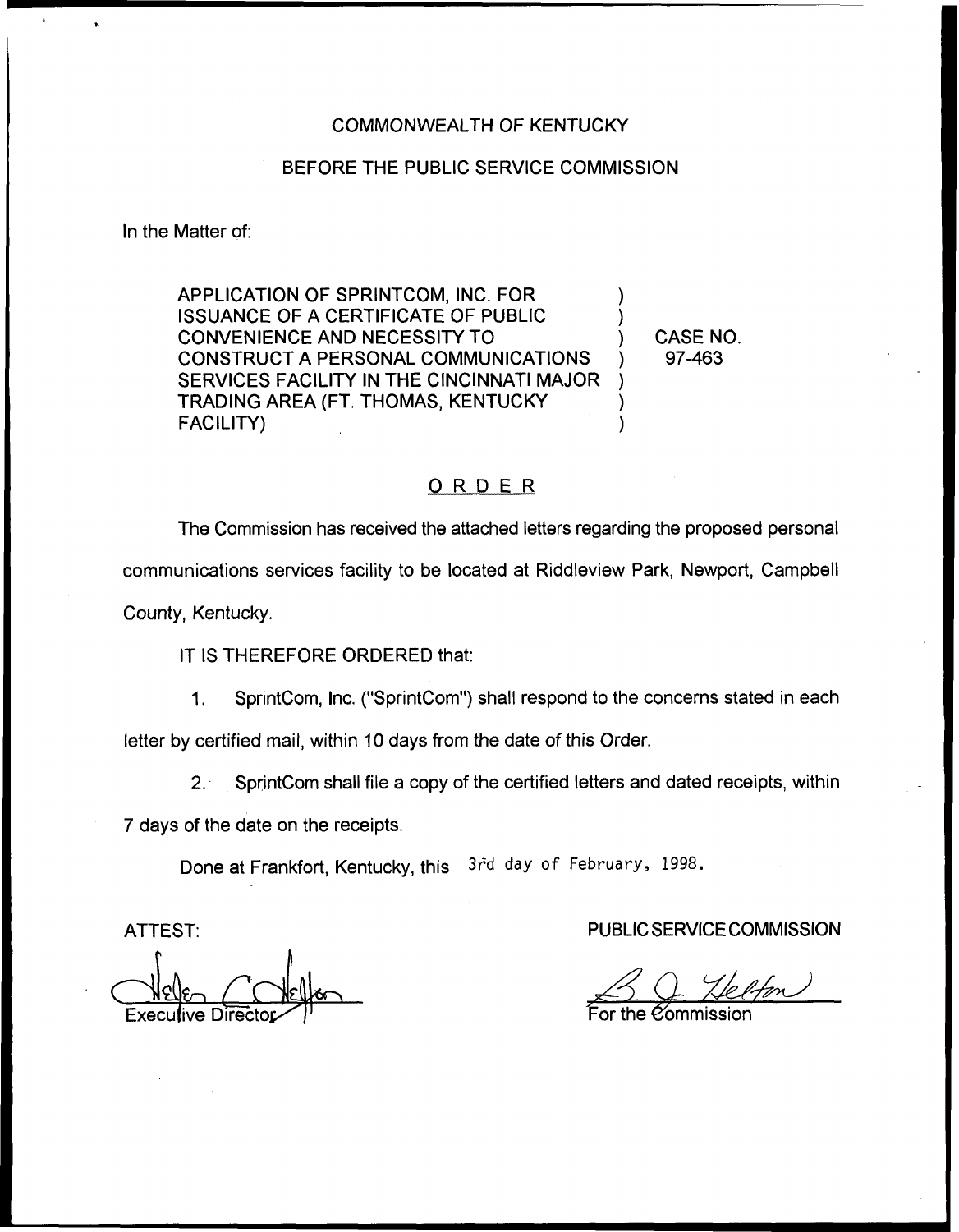$#q7 - 463$ Margarete Johnson 382 Linden Road  $\tilde{\mathcal{B}}$ outhgate, KY 41017  $12 - 18 - 97$ Executive Director<br>Kentucky fublic Service Commingion Executive Director DEC 22 1997 Frankfort, KY 40602 Dear Sir or Madam: I am in receipt of Aublic Notice -Kentucky fublic Service Commission. Docket No. 97-463"and I would like To express that I am not in favor of Sprintlam constructing a monopole and equipment shelter in Riddleview fank, Newport, Campbell County KY. I hope their application to construct these things is denied Thank you for considering my opinion Sincerely Margareté Sohnson Margarete Johnson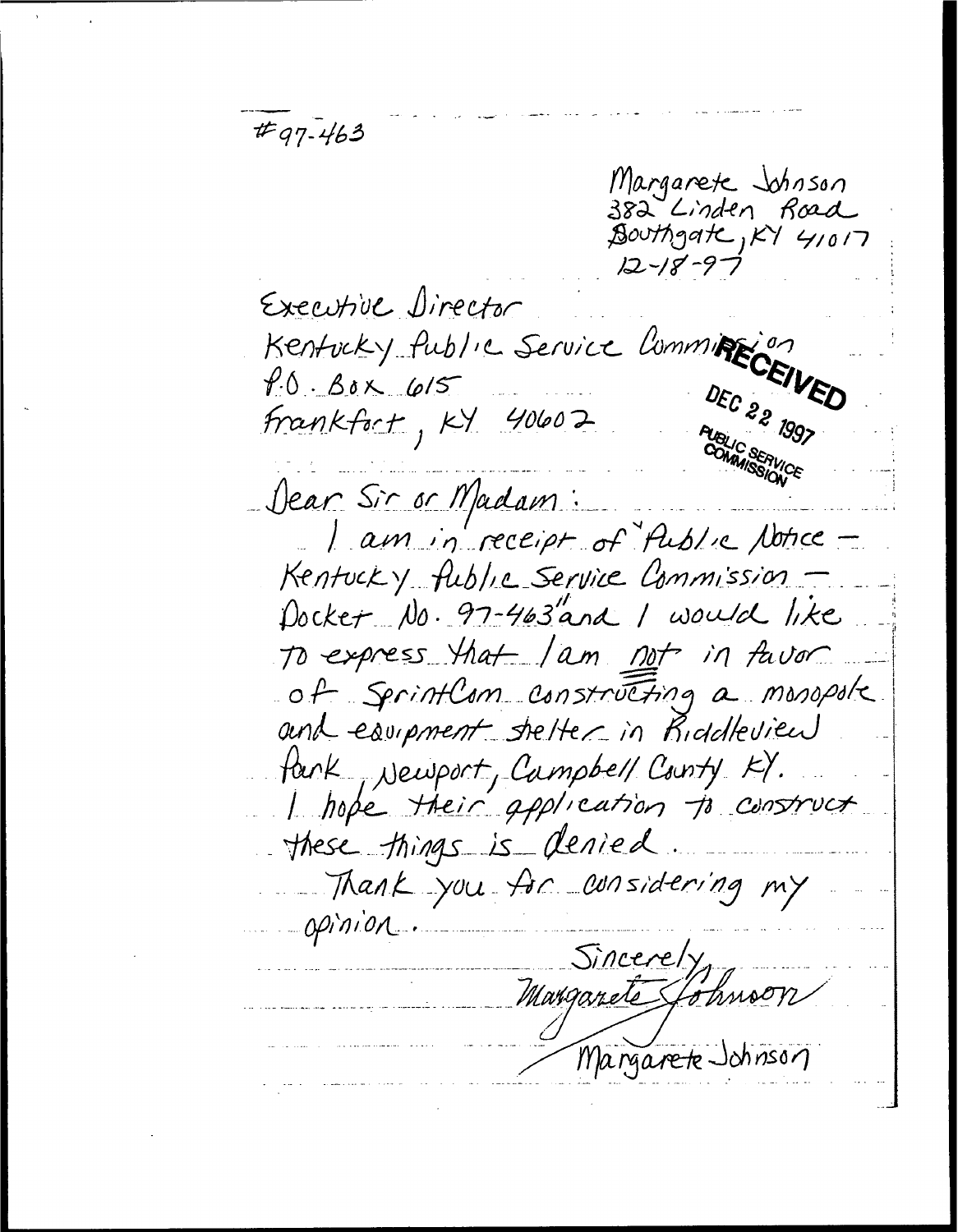December 22, 1997

Executive Director Kentucky Public Service Commission PO Box 615 Frankfort, KY 40602



Subject: Docket No. 97-463

This letter is being written in objection to the application by SprintCom, Inc. to construct and operate a personal communications telecommunications service facility to be located in Riddleview Park, Newport, Campbell County, Ky.

I object to the placement of a 150 foot tower within a 500 foot radius of my home. I do not want to look out my front door and see this tower practically on my doorstep.

I have read articles and heard news reports that the emissions from these towers may cause health concerns.

I also feel the close proximity of this tower could intefere with radio and cable tv reception.

A facility such as this belongs in an industrial or commercial area. Not in a residential neighborhood, especially a neighborhood park where children will be playing.

Also the streets in this area are narrow and not made to handle the extra traffic such contruction and maintenance of this facility would cause.

Finally, once one tower has been constructed, others will follow, either from this company or competing companies and I do not want to be surrounded by them.

Therefore, I request that the application as stated in Docket No. 97-463 be rejected.

Sincerely,

ingenia F. Hafer

Virginia F. Hafer 2234 Joyce Avenue Newport, KY 41071-2608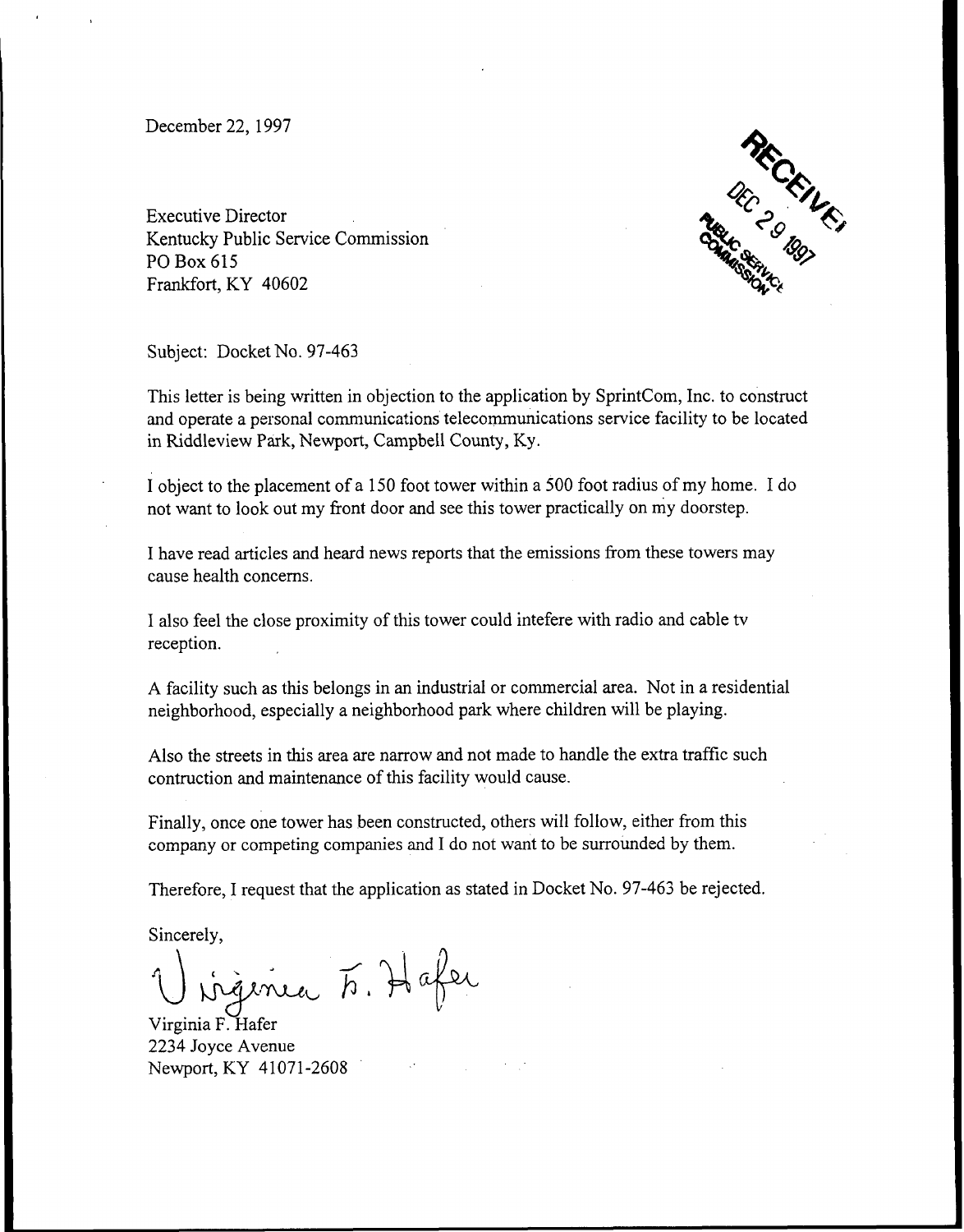January 15, 1998

 $77 - 463$ 



Executive Director Kentucky Public Service Commission P. O. Box 615 Frankfort, KY 40602

Ref: Docket No. 97-463 Sprint letter dated December 15, 1997

Subject: 143 ft. monopole (150 ft.) to be installed in Riddleview Park, So. Newport, KY

I vote NO on this Sprint monopole to be installed in a playground that was established for the children of Newport, not the bureaucrats of Sprint.

I do not agree with the arbitrary time limit that was established by the bureaucrats of Sprint and the Kentucky Public Service Commission for answering the Sprint letter. My sister and I went on vacation to Israel on December 15 where I had an accident which resulted in my having a hip replacement operation and thus this late response to a stupid reply date.

The residents of Douglas Drive in So. Newport, KY do not want nor need a Sprint tower in our backyard -- would you like to have one in yours?

Why is the Sprint truck already working in our park -- has the deal already been cut with Sprint?

I vote NO on Sprint being allowed to put a tower in a children' playground in our neighborhood.

F. Madeline Arsenault

20 Douglas Dr. Newport, KY 41071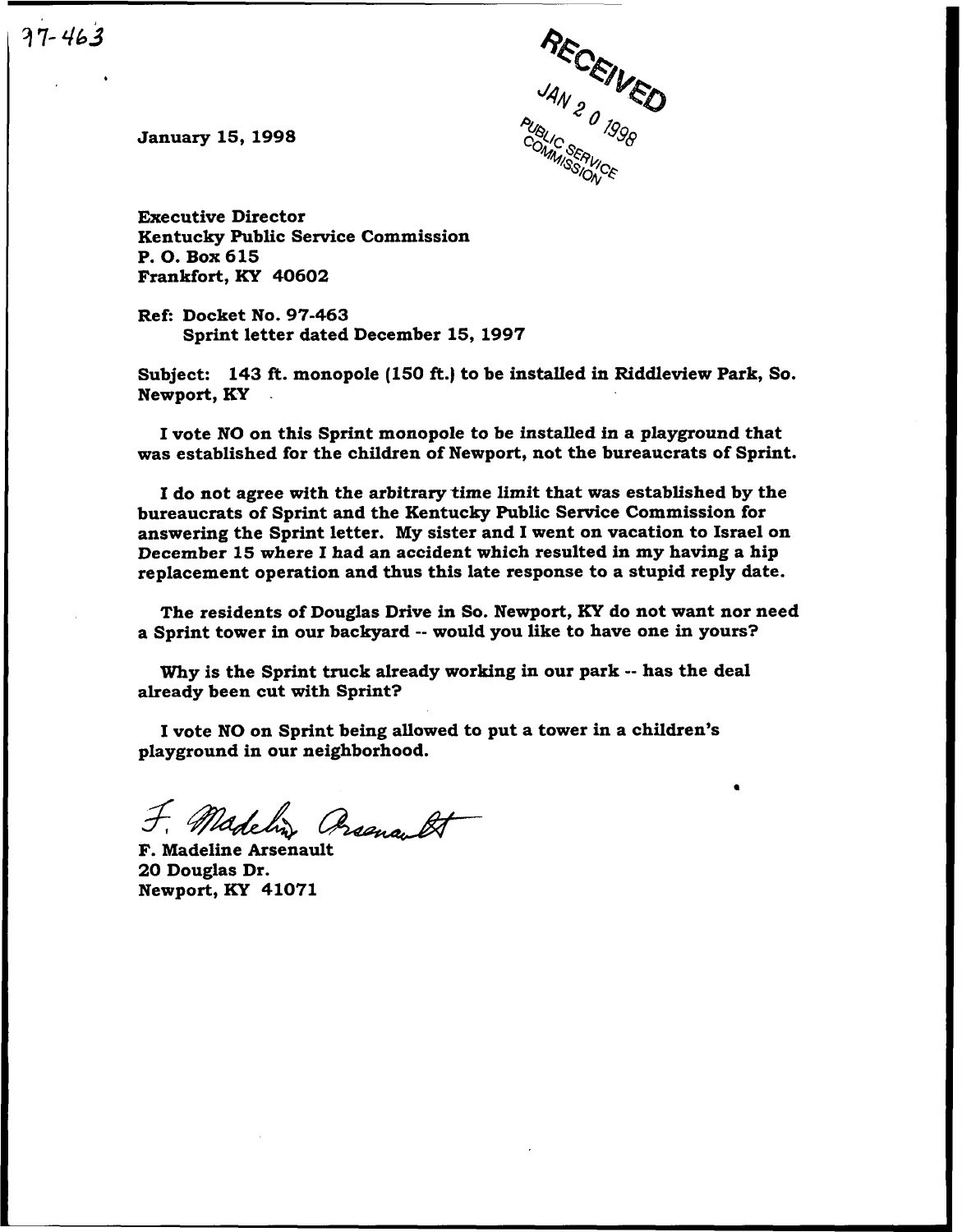January 13, 1998

RECEIVED

Executive Director Kentucky Public Service Commission P.O. Box 615 Frankfort, KY 40602

JAN 2 0  $1996$ PUBLIC SERVICE COMMISSION

Reference: Docket No. 97-463 Sprint letter dated Dec. 15, 1997

Subject: 143 ft. monopole (150 ft.) to be installed in Riddleview Park, S. Newport, KY

The above referenced letter from Sprint is about the dumbest thing that <sup>I</sup> have ever seen.

Why would anyone with an ounce of common sense mail a letter dated December 15 (which most didn't receive until at least December 19 or later - was it mailed December 15 or dated December 15?) and expect a formal response within 20 days of the date of the letter which is January 4.

Maybe the bureaucrats in Sprint have never heard of Christmas and New Year's but at the homes of most normal people, this is a real busy time for family matters which includes sending, receiving, and reading Christmas cards, decorating rooms and houses for Christmas, putting up Christmas trees, shopping for Christmas presents, preparing for family gatherings, as well as attending many holiday social events.

For them to send a letter like this requiring an answer during the holiday season is a good example of why the American people have such a low opinion of bureaucrats.

As a matter of further concern, for the residents of Douglas Drive is the fact that about four of these people are over 70 years of age and will not be able to travel to Frankfort so please do not schedule any meetings in Frankfort on this issue.

If there is a meeting/hearing, why not schedule it at Riddleview Park? Why is a hearing necessary when the residents of So. Newport do not want a Sprint tower?

Paller

Robert E. Allen 23 Douglas Drive Newport, KY 41071

 $2\sqrt{26}$  NO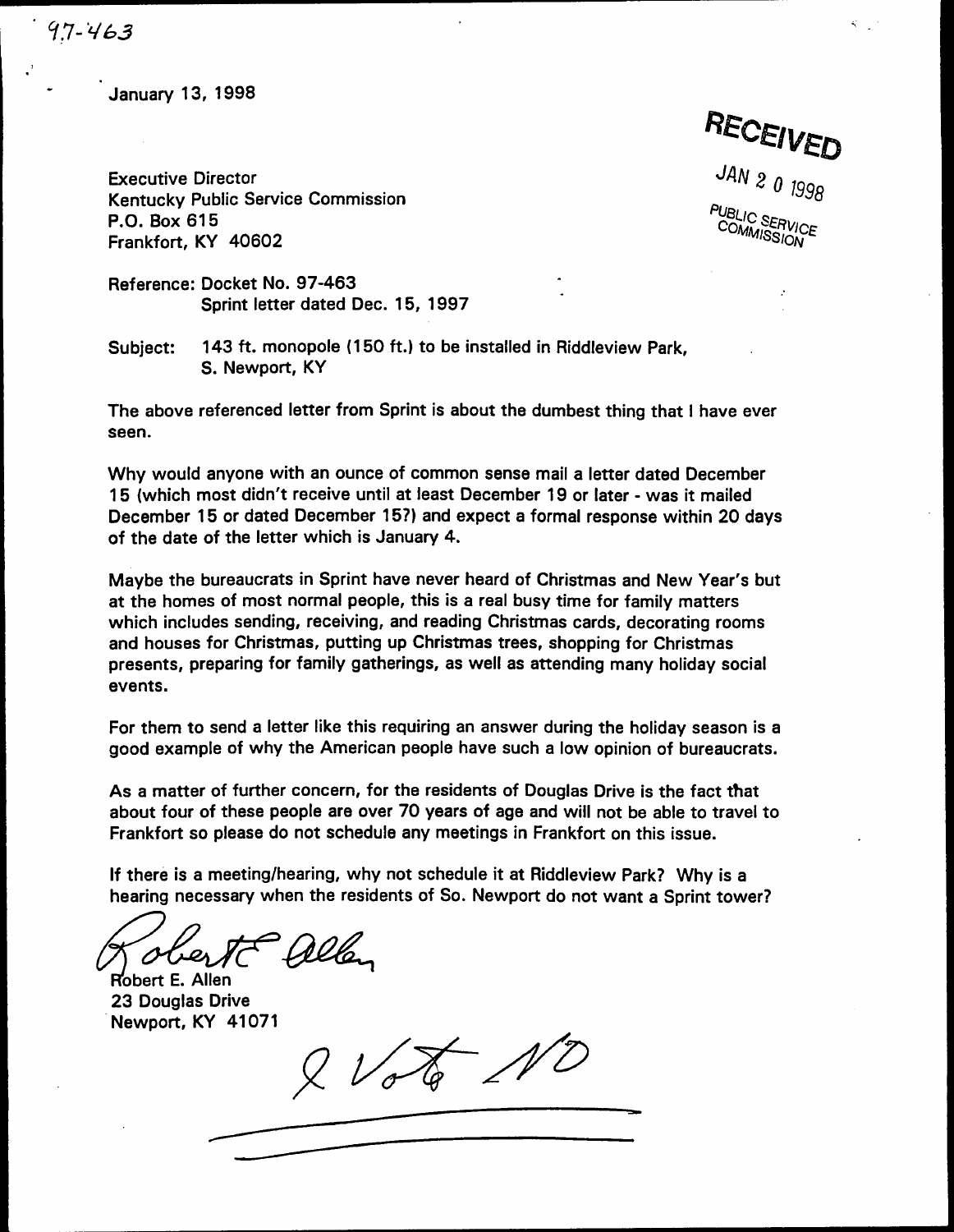December 15, 1997

# **Sprint PCS**

**Cincinnati BTA** 4605 Duke Drive Mason. Ohio +5040-9056 Telephone: 513 336 8300

#### **Public Notice - Kentucky Public Service Commission** RE: Docket No. 97-463

SprintCom, Inc., has applied to the Kentucky Public Service Commission for a Certificate of Public Convenience and Necessity to construct and operate a new facility to operate a personal communications telecommunications service ("PCS"). The facility will include a 143 foot monopole, with attached antennas extending upward for a total height of 150 feet; and an equipment shelter to be located in Riddleview Park, Newport, Campbell County, Kentucky. A map showing the location of the proposed new facility is enclosed. You are being notified because you own property within a 500-foot radius of the proposed monopole.

The Commission invites your comments regarding the proposed construction. You also have the right to intervene in this matter. Your initial communication to the Commission must be received by the Commission within twenty (20) days of the date of this letter as shown above.

Your comments and request for intervention, if any, should be addressed to: Executive Director, Kentucky Public Service Commission, P.O. Box 615, Frankfort, Kentucky 40602. Please refer to Docket No. 97-463 in your correspondence.

Sincerely

Mark W. Dobbins Sandra F. Keene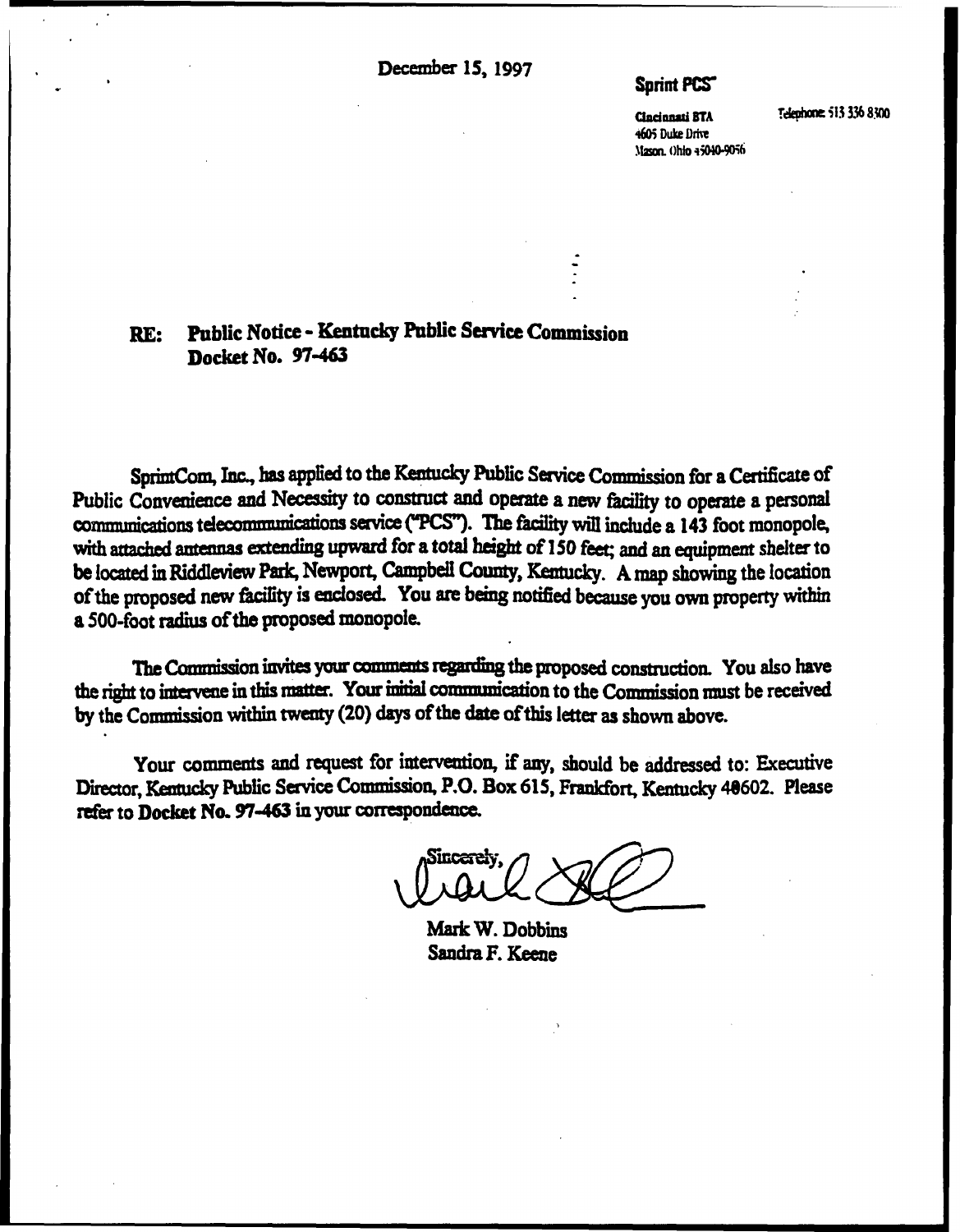$97 - 463$ **RECEIVED** DEC 3 0 1997 **PUBLIC-SERVICE** CAROL GOLD 2235 JOYCE AVE. NewPORT, KY 41071 1a | 28 | 97 \_\_\_\_ EXECUTIVE DIRECTUR KINTUCKY PUBLIC SERVICE CUMMISSION  $f.6$   $Box$   $615$  $FRLAVEFOLT, KY 40602$ DUAR SIR OR MADAM. I AM WRITING TO EXPRESS MY OPOSITION TO SPRINT COM, INC.S APPLICATION TO CONSTRUCT AND OPERAR A NOW FACTURY IN RIDDECUTEW PARK, VEWHER, CAMBELL COUNTY, KENTUCKY (OOCKER NO. 97463). 1 DO NOT WANT Trun TO OUNSRUCT TRE PloPoscus MUNOPOLS AND EXVIPMENT STRUTEUR IN THE RIDDIEVEN PARK LOCATION ATANK YOU FOR CUNSIDERING MY OPINION. SINGRELY, Carol Caled Pitza CAROL GOLD PIRER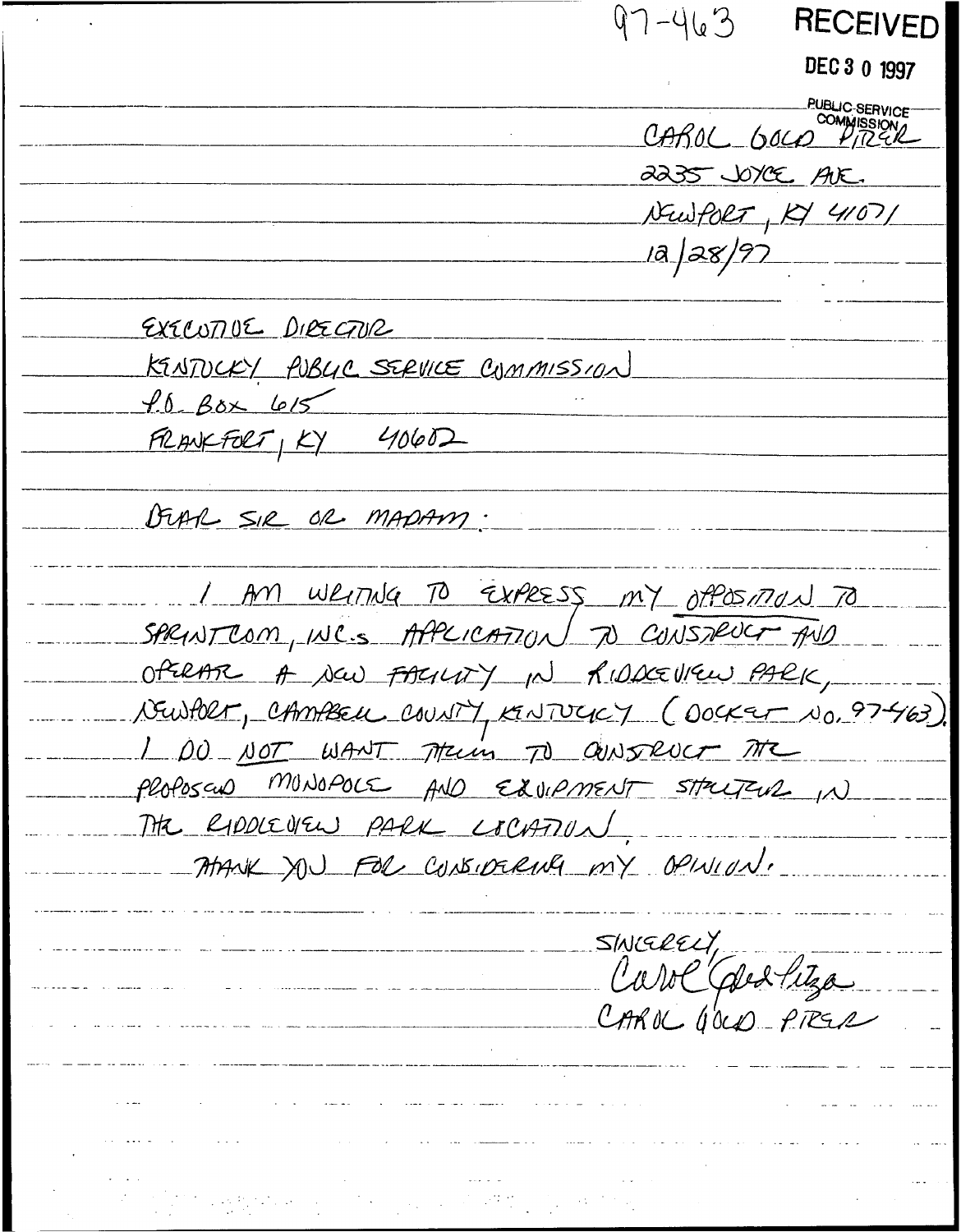Albert Schomaker 2216 Joyce Avenue Newport, KY 41071

 $^{\prime\prime}$ MANSERVIC

December 28, 1997.

Executive Director Kentucky Public Service Commission P.O. Box 615 Frankfort, KY 40602

Dear Sir or Madam:

<sup>I</sup> have recently been advised by letter of the desire of Sprint PCS (referred to below as simply "Sprint") to locate a mobile communications transmission tower near my house at the above address. This matter is referenced as: Kentucky Public Service Commission Docket No. 97-463. <sup>I</sup> note with some irony that the request is for a Certificate of Public Convenience and Necessity. In my opinion the proposed pole would be neither. Indeed, it would be the antithesis of both convenience and necessity for those who would be condemned to observe this eyesore on a daily basis.

Additionally, <sup>I</sup> regard it as no accident that "Public Notice" of this proposed tower is issued at a time of year when the allowed twenty day comment period runs through (and will expire within) a holiday period when many potential objections to said project might never be raised due to absence, or activity levels of proximate property owners which conceivably could preclude their having time available to prepare a comment. <sup>I</sup> regard the timing of this notice as evidentiary of a disingenuous nature to the actual request for comment.

More to the point, <sup>I</sup> stand adamantly opposed to the construction of the proposed Sprint tower (or any similar tower) in this general location. As delineated in the exhibits attached to the Sprint issued Public Notice, the proposed tower is to service telephone users in Ft. Thomas, Ky. Of what possible benefit then, is this tower to residents of Newport, Ky.? Knowing the economic demographics of these two cities, it is difficult to imagine that the placement of this tower constitutes anything other than an attempt to impose this eyesore on an area economically less advantaged than the area that it is primarily intended to service.

Generally speaking, similar circumstances would obtain in many of the communities surrounding Ft Thomas, and any forthright attempt to assess the mood of those communities regarding such a tower (should Sprint attempt to relocate it there) should include mention of these and other concerns raised to contravene this placement, in the Public Notice of those potential placements.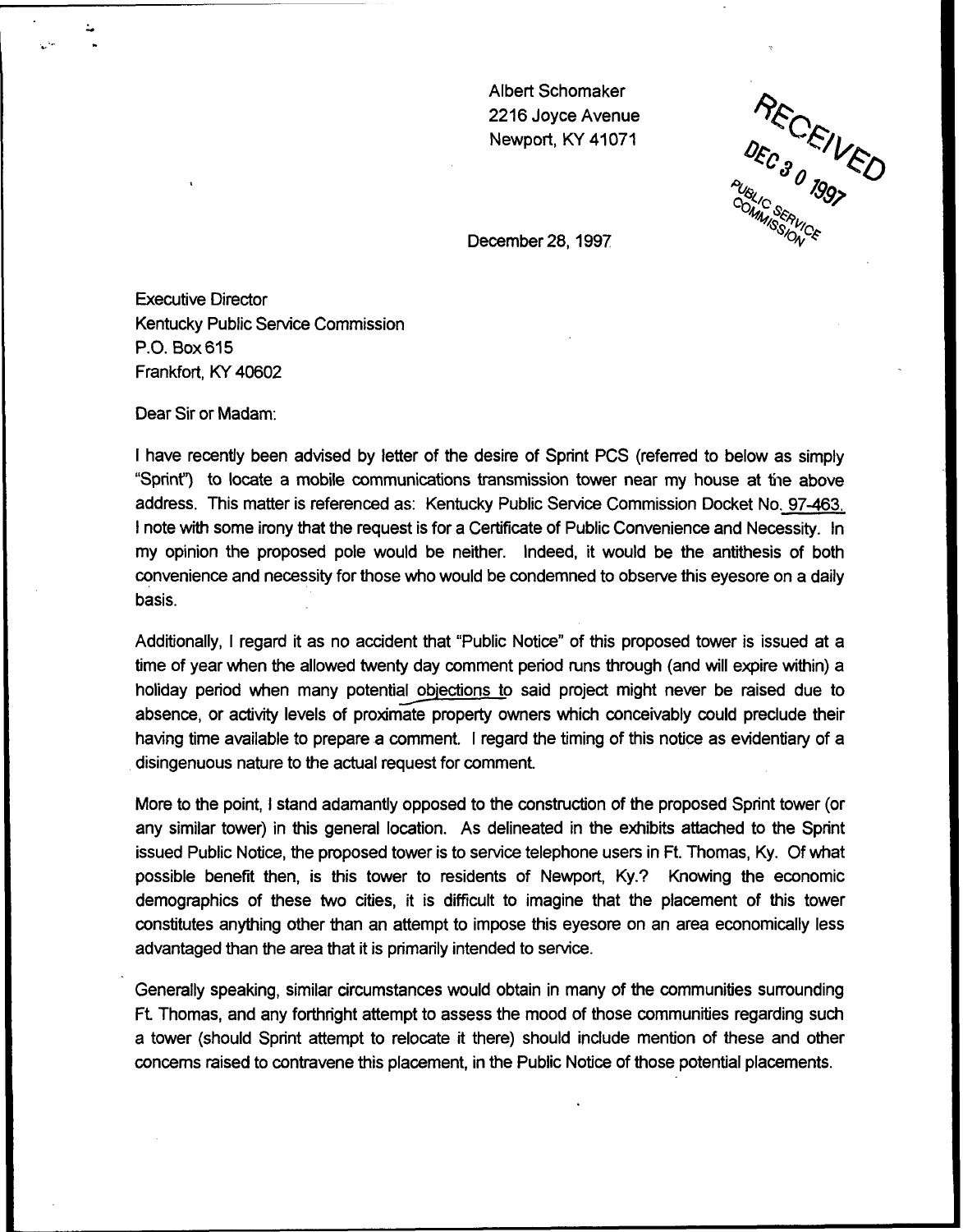Concerns related to construction of this tower include but are not limited to the following:

÷.

 $\cdot$ 

التقييد

The tower will be a ongoing visual eyesore, that will have a negative impact on the value of nearby properties. (In this regard, it seems to me both arbitrary and short-sighted to limit comment to property owners within five hundred feet of any proposed tower. Anyone from whose property the tower is visible, or upon whose property construction of such a tower might have a deleterious impact (immediate or not), should have the right to provide evidence of said impact.)

Such a tower will have a detrimental impact on a park area that in many ways constitutes an unspoiled natural area. Indeed, construction of such a tower might well lead proponents of using this park area for new home construction to believe that erosion of the pristine nature of this might be the best way to overcome objections to its overall conversion to transient economic interests.

There have been concerns raised in the not too distant past suggesting that exposure to 900MHz radiation may contribute to the generation of certain kinds of cancers. Yes, the industry did a quick study in an attempt to allay these concerns, but the study was by no means rigorous, nor even in this relaxed setting were its results conclusive, despite the industry's attempt to put a positive spin on the matter. <sup>I</sup> am not satisfied that my health and that of my neighbors is being safeguarded in proximity to such an antenna.

My wife wears a pacemaker, and this device might be impacted by proximity to such a tower. If this occurs, can she expect to hear anything other than: "Our tower did not cause the problem!" from Sprint? What level of compensation would Sprint consider adequate to compensate her, or others in the same circumstance, for loss of life should that situation obtain?

Can Sprint say with a straight face that presence of their tower will not interfere with local television or other electromagnetic signals? <sup>I</sup> think not.

To what increased risk of lightning strikes would such a tower expose nearby property owners.

To what extent will the various electromagnetic pollution concerns impact the health of children playing in the park. (Yes, that is the predominate function of this park!)

Leveling of a site for construction of such a tower and its attendant equipment building(s), will permanently mitigate any flash flood control capability of this wooded hillside. Properties at the bottom of this hill are already forced to contend with significant runoff problems during rain and thaw events, this new construction will exacerbate an already unacceptable situation. Degradation of the properties directly affected by this problem will affect property values throughout the neighborhood. As one property degrades, its value decreases, as its value decreases, subsequent owners' level of commitment to property maintenance is diminished by their level of investment, as their commitment attenuates, the deterioration becomes visible, this reduces the value of nearby properties, and so on...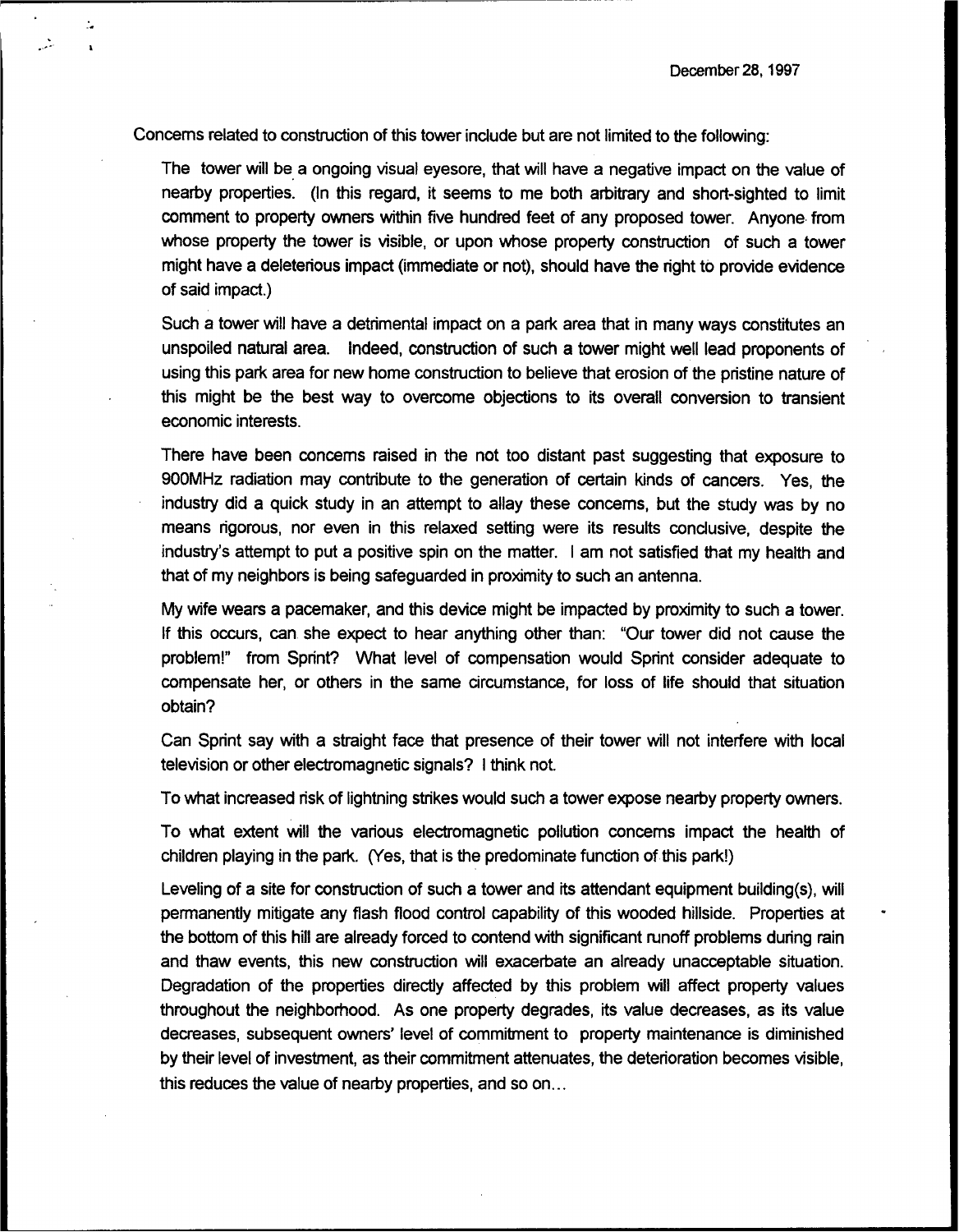Recent improvements at Riddleview Park involved construction activities carried on by the National Guard. As a result of this activity, a portion of the vegetation in the park was elimination to provide for equipment storage. Presumably, Sprint would like to now claim that this area (where their proposed tower would be located) has no other viable use. Qf course if they wait too long it might revert to its prior wooded state and their rationalization would evaporate as well.

The Newport City Manager has stated in the Newport City Council Meeting held on December 22,1997, that the proposed Sprint transmission tower will be hidden from view by the surrounding trees. If the tower is hidden from view by trees then it will not be effective in those areas from which it is so effectively hidden. Why then should it be placed there?

Why this particular location is considered so advantageous is something of a mystery to me. I would think that it would more effectively attack its intended service area by being placed on the opposite side of the hill mentioned in the Public Notice document. Indeed, there is a water tower in South Newport off of Grandview Avenue: Why is this not an acceptable location for this tower.

In other communities around the country when companies seek to site such towers they are expected to establish towers of lesser height, and to disguise them as other, more aesthetically appealing structures. Why does Sprint expect us to accept any lesser level of accommodation in this case?

Finally, what considerations are being provided by Sprint, and to what individuals and/or units of government are these benefits directed'? Surely, the City of Newport is not establishing itself as the utility shed of the City of Ft, Thomas without some sort of significant compensation for same. Whatever the considerations they should become part of the public record in this matter.

As this matter goes forward, <sup>I</sup> would ask that I, and all those who received'the initial Public Notice, be provided with copies of all communications between Sprint, the various local units of government, and yourselves; such communications to include complete minutes of all meetings past and present and assertions to the effect that these are the only communications occurring in this matter.

Sincerely,

Albert J. Scfiomaker Uleri

Cc: Local Neighbors Newport City Manager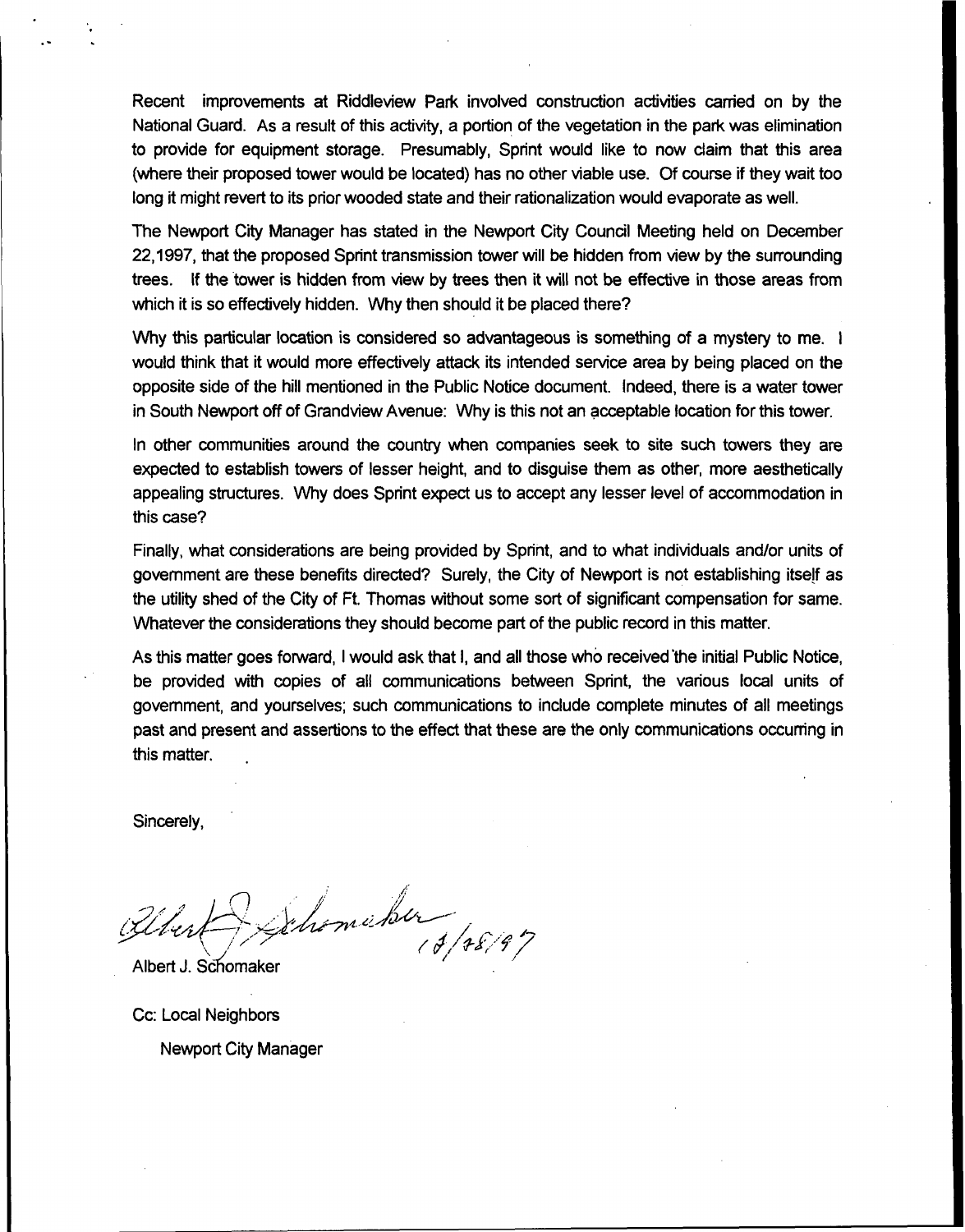# **RECEIVED**

 $JAN - 6$  1998

2223 Joyce Ave. Newport, KY 41071 January 2, 1998

PUBLIC SERVICE **COMMISSION** 

Executive Director Kentucky Public Service Commission P.O. Box 615 Frankfort, KY 40602

RE: Docket 97-463

Dear Sir or Madam:

As property owners who live within 500 feet of the proposed Sprint tower that would be placed in Riddleview Park in South Newport, we have several concerns.

Our property already seems to be a basin for the water which runs off the hill during any heavy rain. Several years ago the Army Corps of Engineers did some excavation at the park and the drainage problem seemed to worsen. We are concerned that any additional movement of the land will only add to this problem.

Also, we are concerned about the long-range plans for this type of tower. Will other companies use the tower or will our landscape become crowded with more unsightly towers?

Finally, as parents we are concerned about any risks to our children's health, safety, and well-being. Can we be assured that the tower poses no risks to our family and our neighbors? One disadvantage that is obvious is the use of a park for something other than recreation. Riddleview Park provides a place for children from our neighborhood to play. The ballfield and playground equipment allow the children of this neighborhood to play away from the streets and traffic. Why is a public park being used for business purposes?

As property owners, parents, and neighbors, we are against the use of Riddleview Park for the Sprint tower.

Sincerely, Thomas yeager Nesonan yeager

cc: Newport City Manager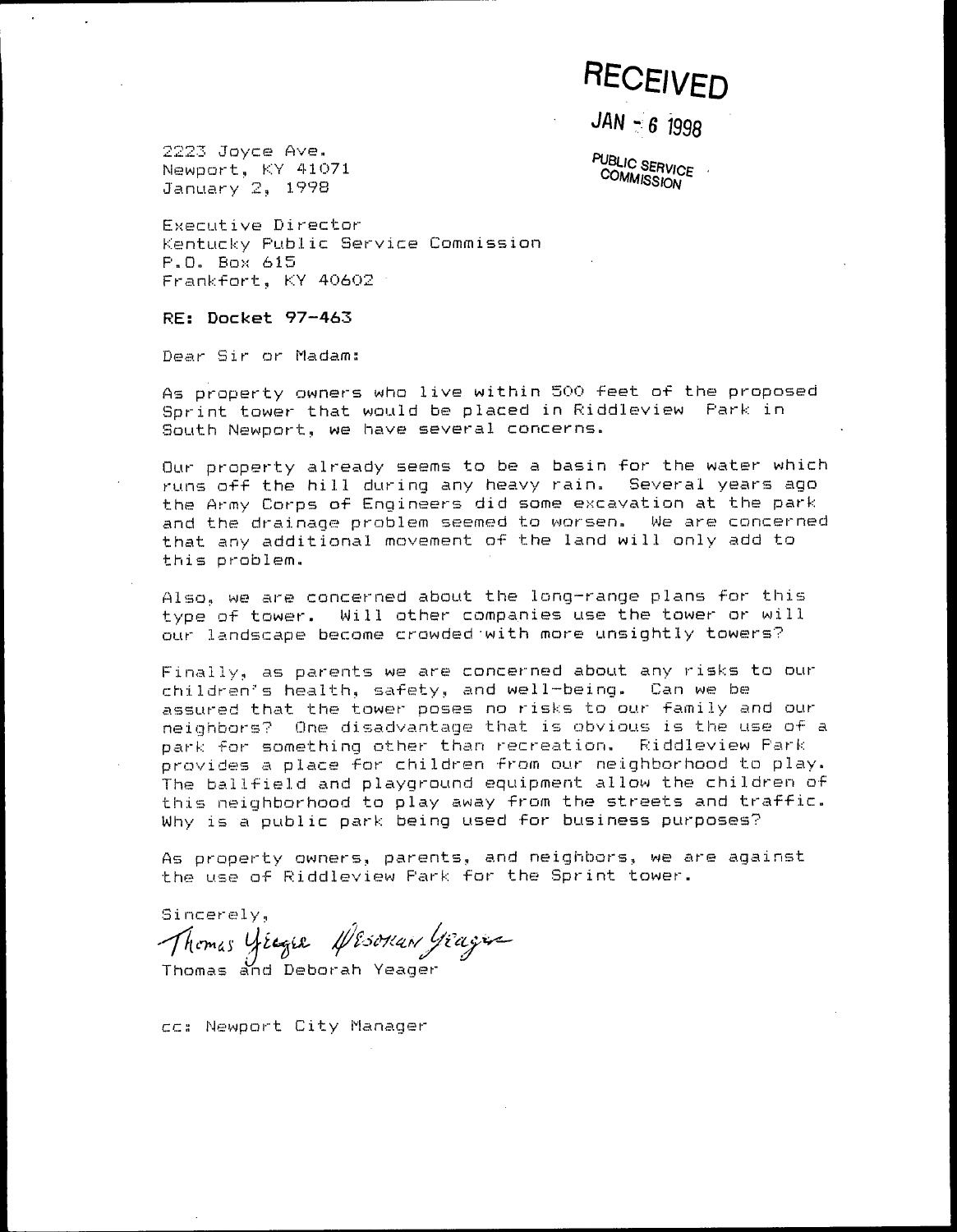# **RECEIVED**

### JAN - 5 1998

Newport, Kentucky December 31, 1997

PUBLIC SERVICE<br>COMMISSION

Sandra F. Keene Frankfort, Kentucky

| RE; Docket No. 97-463 |  | SPRINTCOM NO. KY. MTA |  |  |
|-----------------------|--|-----------------------|--|--|
|                       |  | Site name; Ft.T omas  |  |  |
|                       |  | Site Number; 009 A    |  |  |

Dear Ms Keene:

On December 15, 1997 you addressed me via Certified mail concerning the 150 foot structure to be erected 500 feet from my property. I am strongly opposed. I have resided at this address since 1939 (59) years and no such structure was necessary.

My concern is the effects this structure will have on my television reception. Also, could this monopole attract lightning? The name of site being Ft. Thomas leads me to believe that this structure is to benefit residents of that community. If this is the case why is it to be erected in city of Newport. Trusting to hear from the Commission in my behalf.

Sincerely, Mary E. Schweitzer  $2240$  Joyce Ave.

Newport, Ky. 41071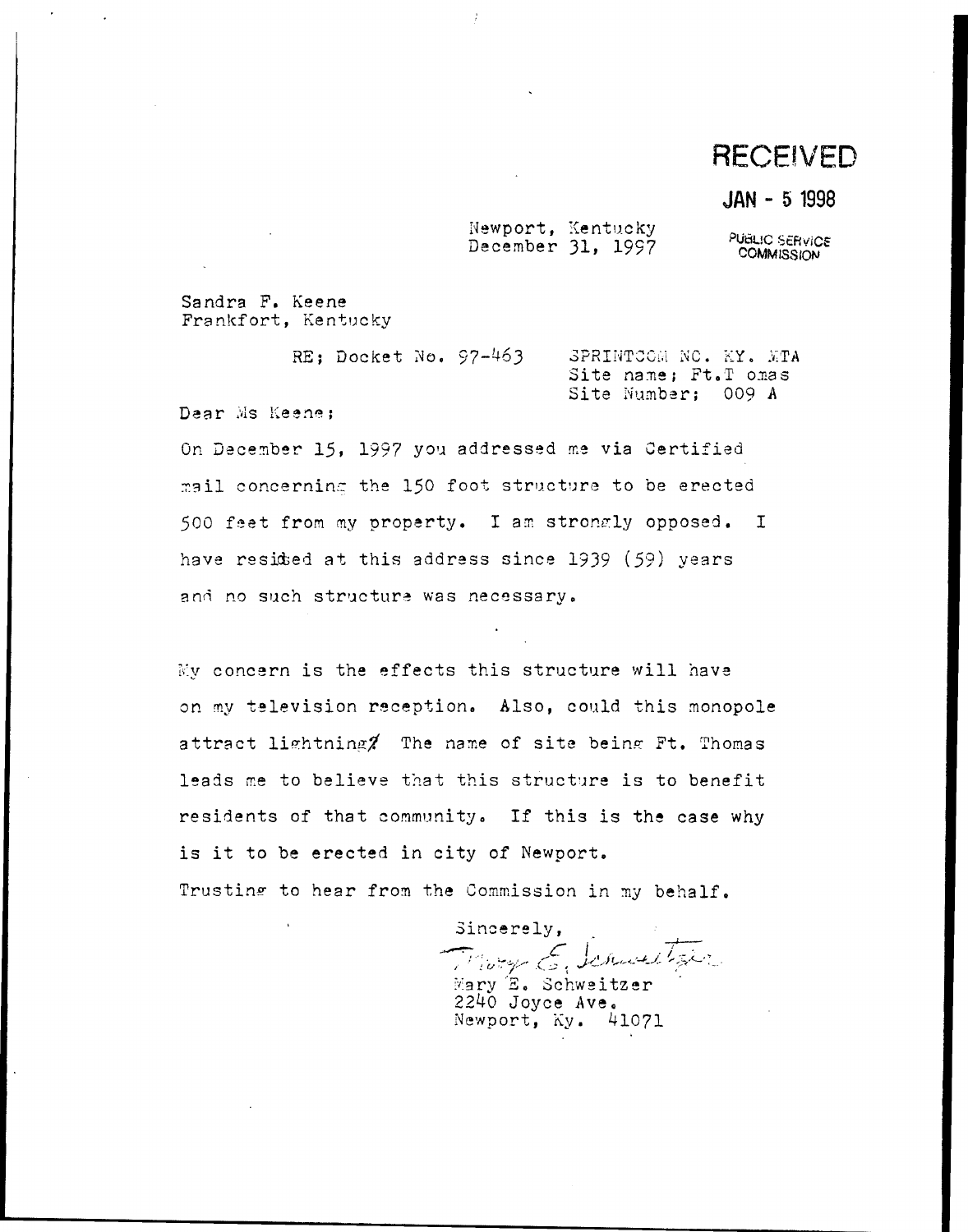RECEIVED  $97 - 463$ JAN - <sup>5</sup> <sup>1998</sup> PUBLIC SERVIC COMMISSION failUlly 2, 1952  $6.0.$  Bey  $615$ Frankfort, Kg. 40602 2 receives natification from Sprint PCS of then 2 find it hard to believe the trees would hide this town from néen sy that This town with todd nothing of volue I definitely oppose construction of this 2212 Joure due.<br>Neuerfast, Ky. 4/07/-2608 Paul Wiggins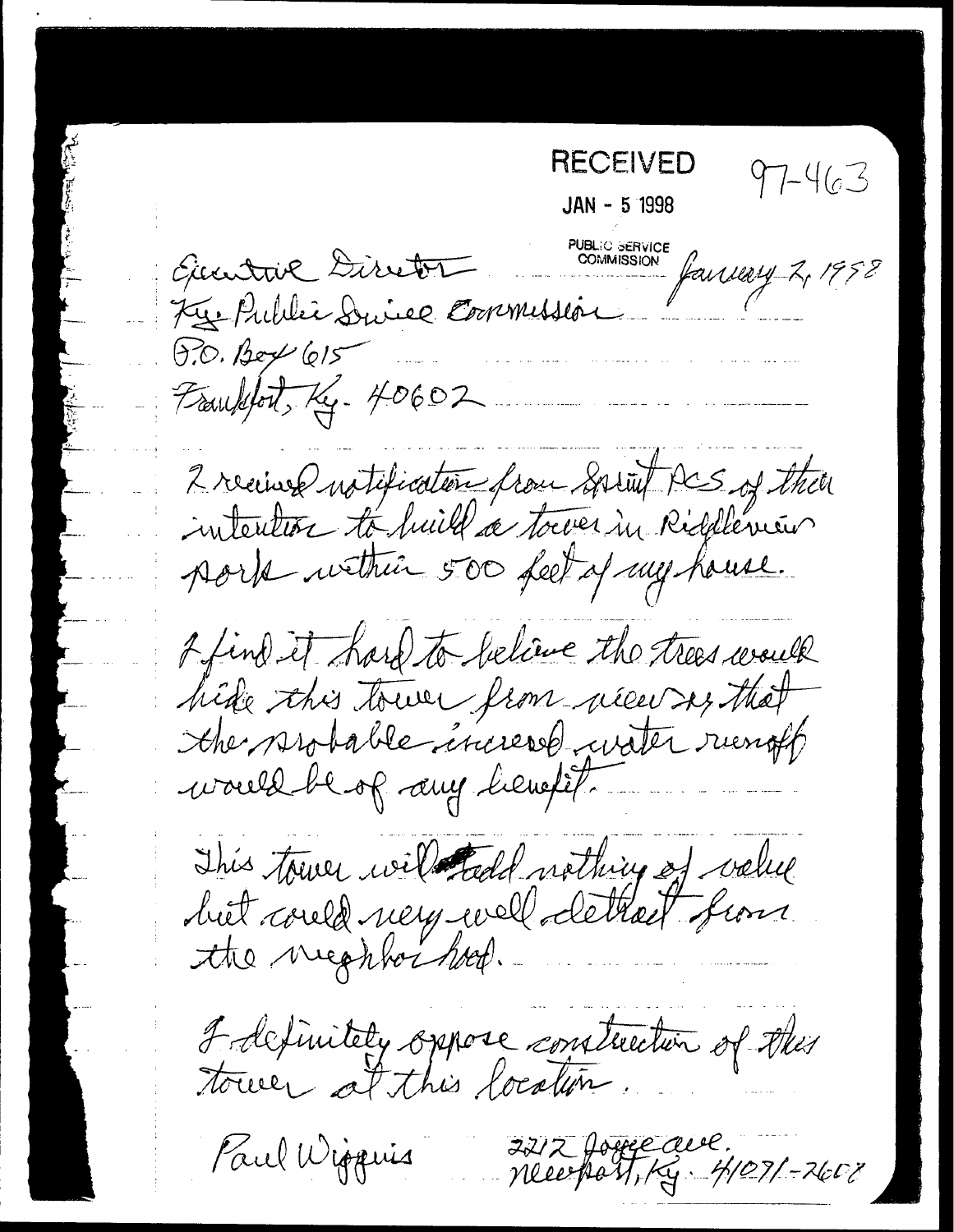Betty Holcomb  $97 - 463$ newport, Ky 41071 Executive Director Ky. Public Service Commission **RECEIVED**  $7.0.$  Bop 615 Frankfort, Ky 40602 JAN - 5 1998 **PUBLIC SERVICE**<br>- **COMMISSION** Jam opposed to the Construction of the proposed Sprint tower The proposed tower is to service telephone users in It. Thomas, Ky. Of what gossible benefit then is this tower to residents of Newport, Ky.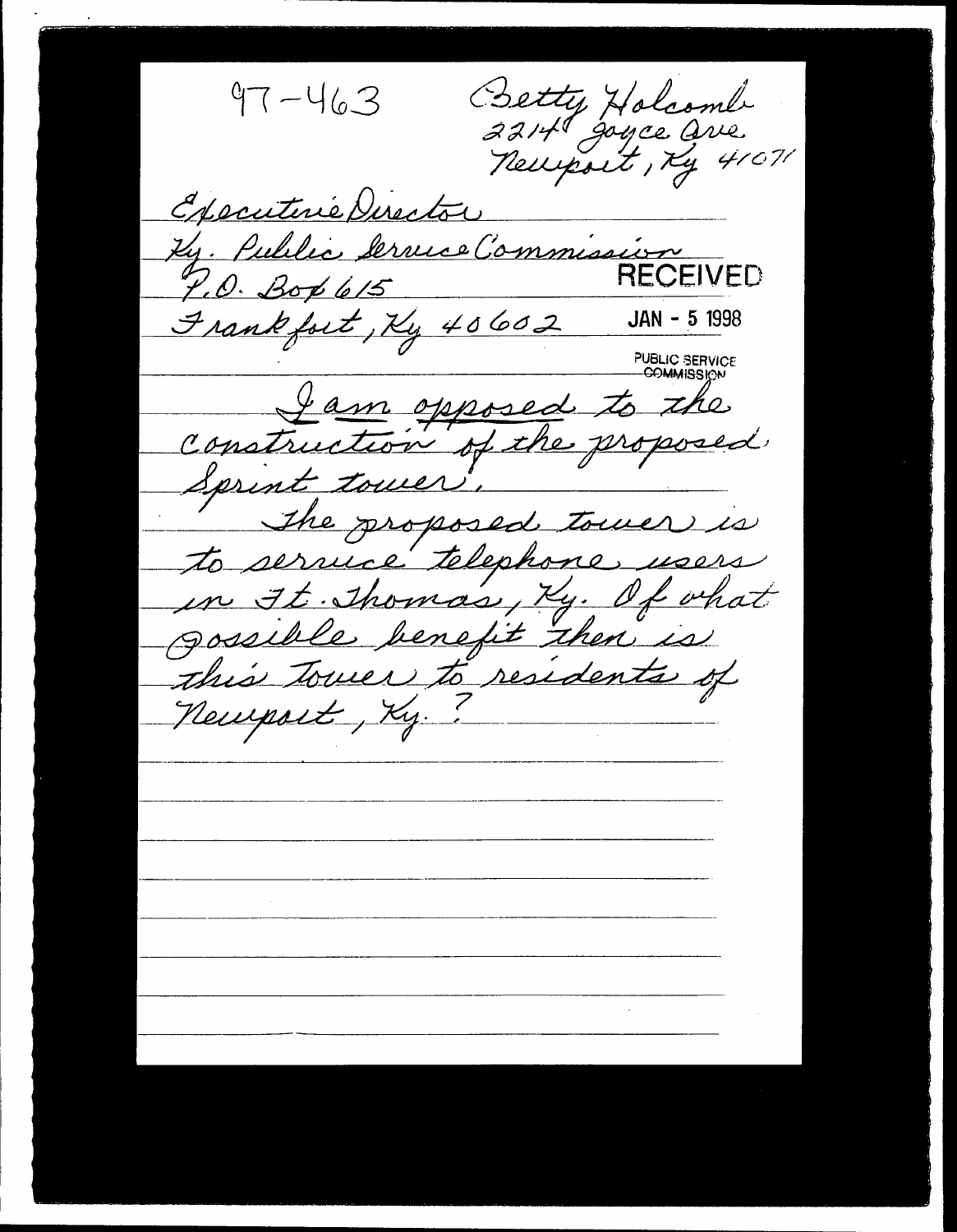Jan 1, RÉCÉIVED JAN - 5 1998 Dear Sir: PUBLIC SERVICE 143 post monopole in Riddle Part. It is a childrens fark and its primurise profect. I slso think it would interest with my T.V. peciption. I have to depend on T.V. for news est, as l am handicappeal. I am the surver of the home it 22 Wouglas hir., Newport, Ky. 41091. - 2603 Mrs. Robert Demmerle. 22 Douglas Deive Newport, Ky 41071  $D$ ocket  $N0.97 - 463$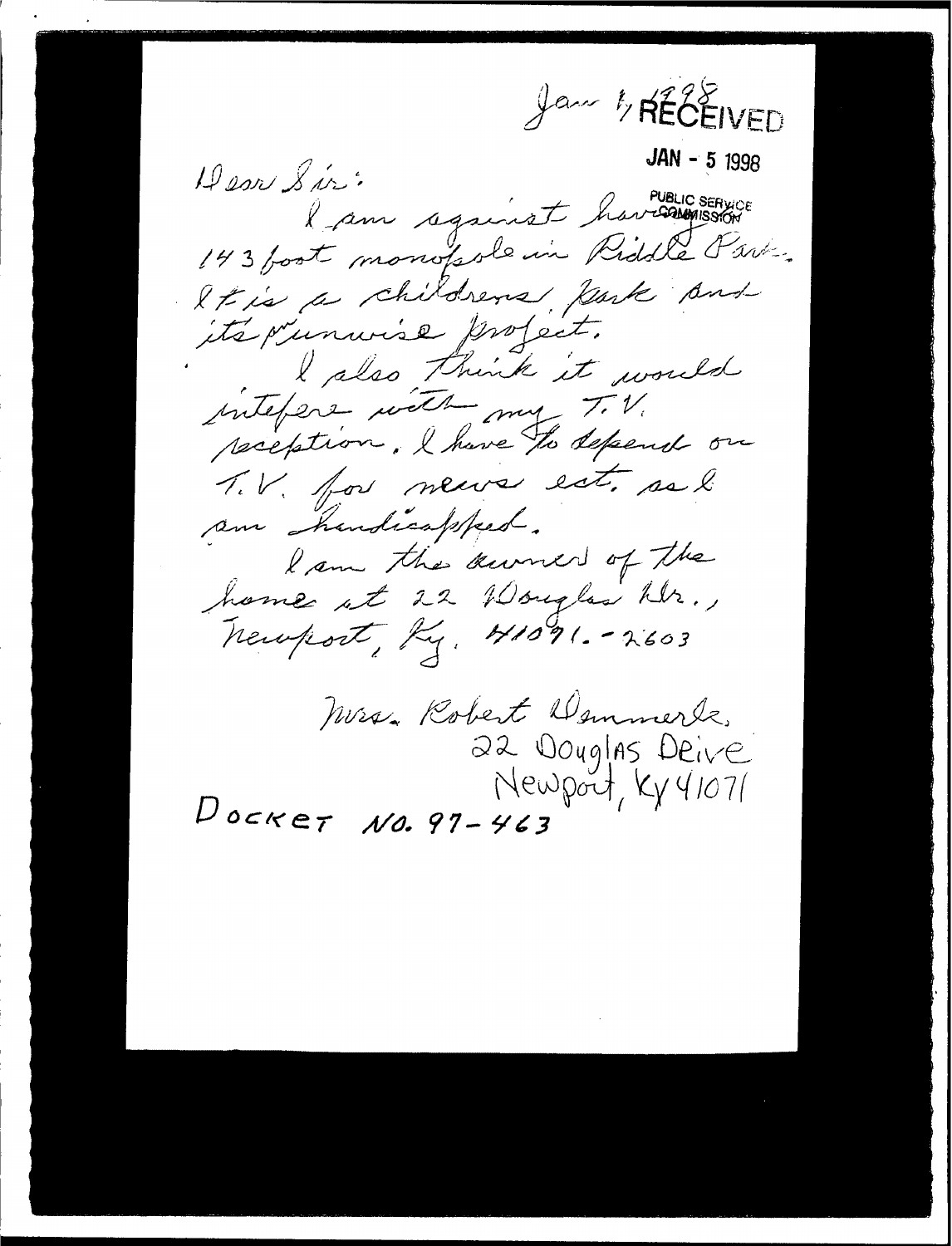Checutive Director<br>Kentucky Public Service Commission<br>Frankfort, Kentucky 40602 December 31,1997 RECEIVED  $JAN - 5 1998$ Docket no 97-46 30 SOMMISSION Re. Public Notice Dear Sir:<br>Ne have received a notice pour Sprint conceming Docket No? 7-463 asking us to send our concerns and requests for intervention to be addressed to you. Ouriconcerns are as follows! The have a very nice reighbouwerd with Riddleview Park in the center of it. This fark was given to the City of newfort for the children and adults to play and relax. Neather fermitting it is used almost every day for baseball, soccer, prinice, jagging, nature walke facility in our lark taking up needed space. and we are very un happer about a tower being placed ion it, which immidiately makes the neighborhood to sk tacker There are other species available which are higher, no parks and no residents, that could he used, such as: S.E. Corner of Grand avenue and Carathers hoad, Behard the IGA market onlarsthess hoad